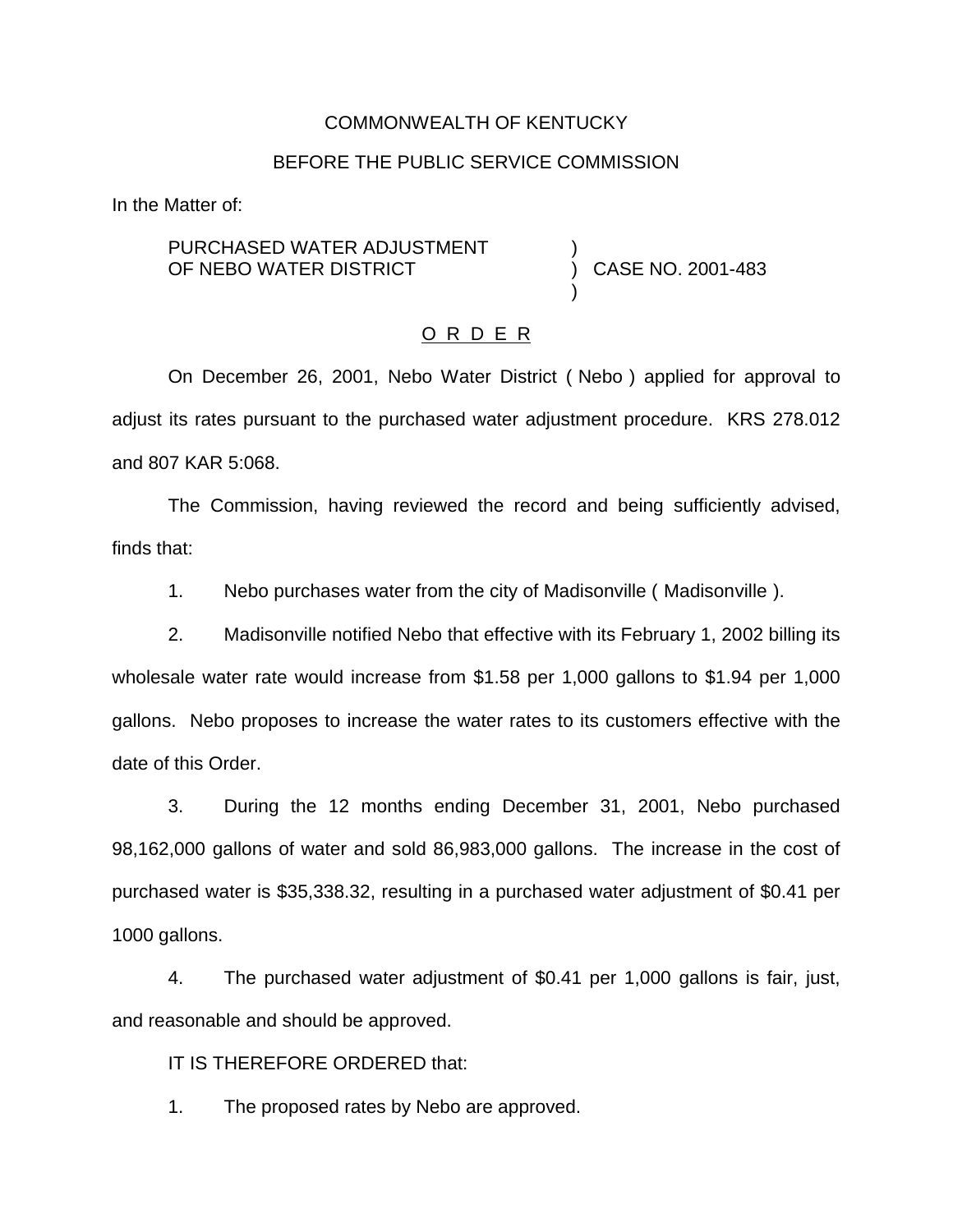2. The purchased water adjustment of \$0.41 per 1,000 gallons and the rates in Appendix A, attached hereto and incorporated herein, are fair, just, and reasonable and are approved for services rendered on and after February 1, 2002.

3. Within 20 days of the date of this Order, Nebo shall file with the Commission revised tariff sheets showing the rates approved herein.

Done at Frankfort, Kentucky, this 25<sup>th</sup> day of January, 2002.

By the Commission

ATTEST:

Erouas (in ) ~

Executive Director